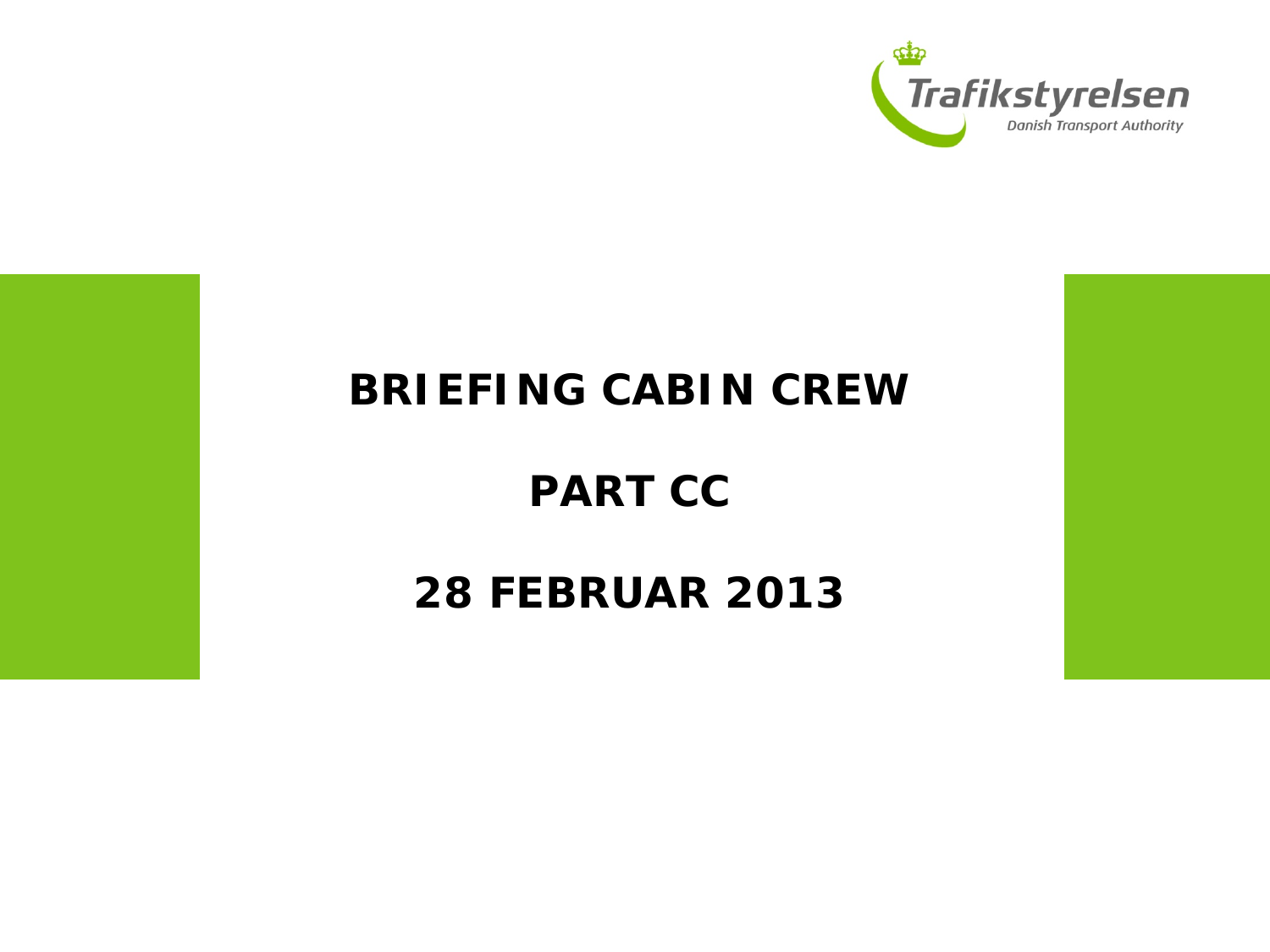#### *EASA orientering*





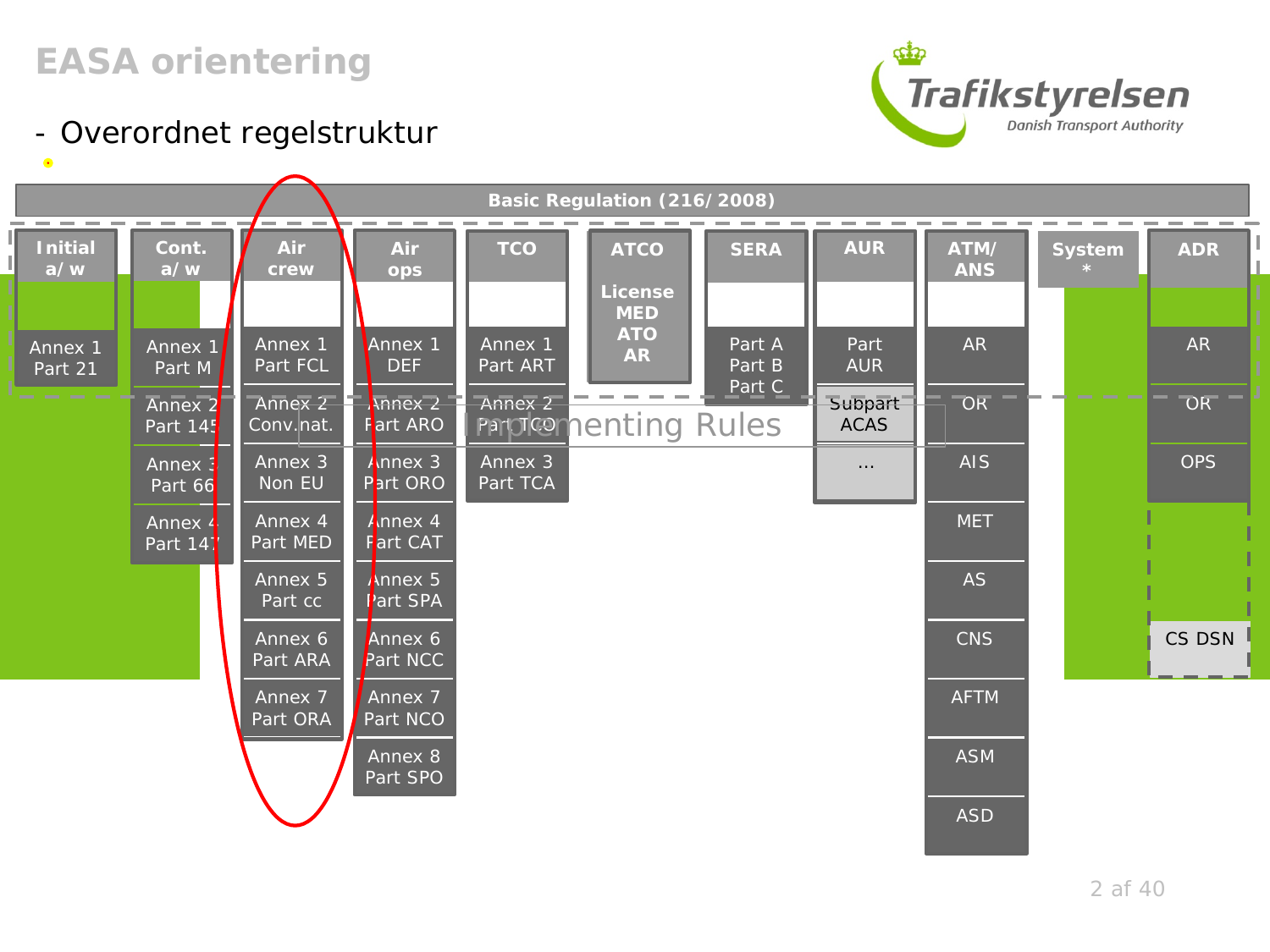*EASA orientering* 

- Cabin Crew Briefing 28 Feb 2013





#### Terms from AIR OPERATIONS

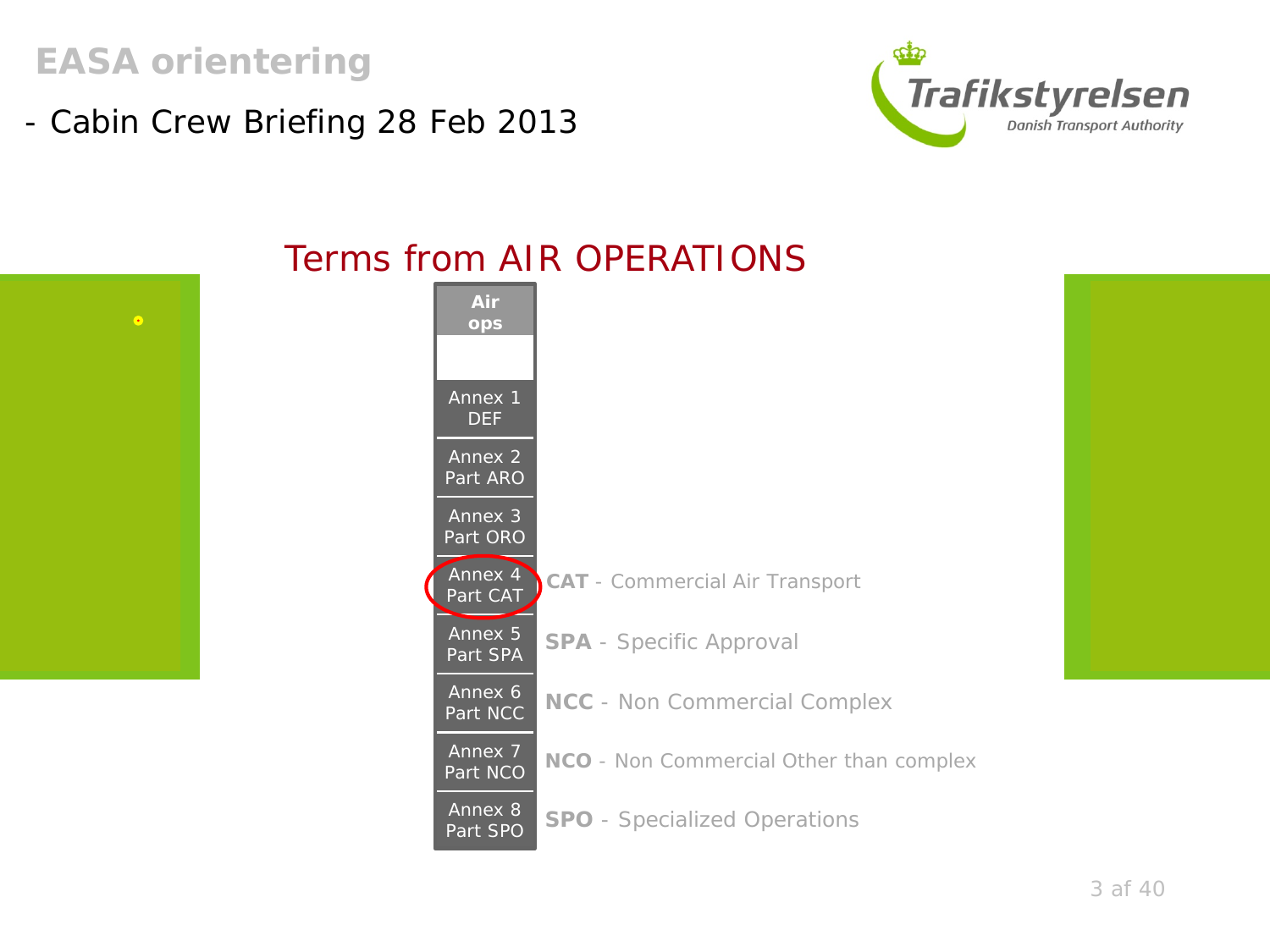

## PART CC

8. April 2013

Udstedes ikke C/A-certifikater

Afløses af Cabin Crew Attestations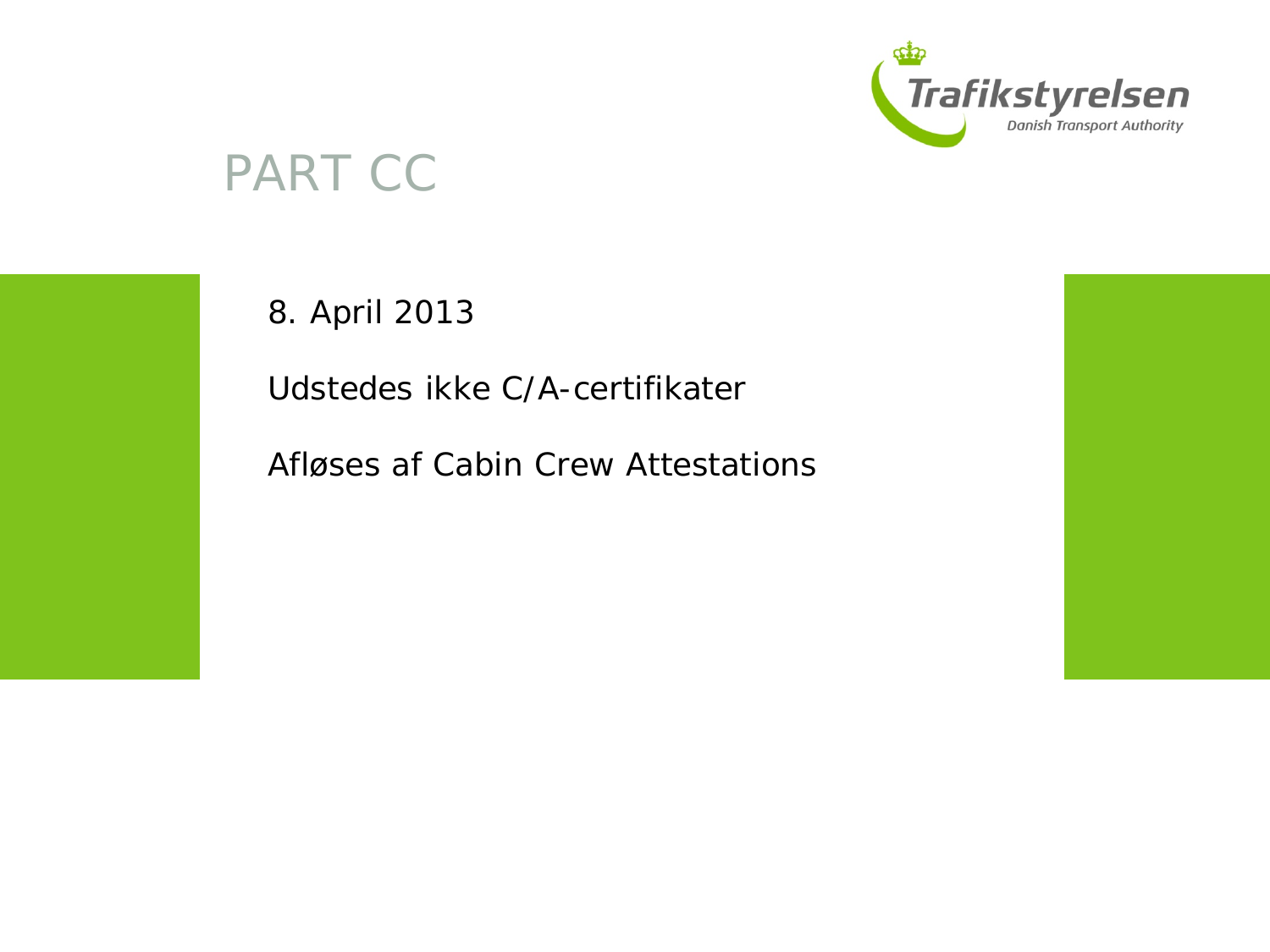

#### EU REGULATION 290/2012

Cabin crew members holding, before this Regulation applies, an attestation of safety training issued in accordance with Regulation (EEC) No 3922/91 ("EU-OPS"):

shall be deemed to be compliant with this Regulation if they comply with the applicable training, checking and recency requirements of EU-OPS;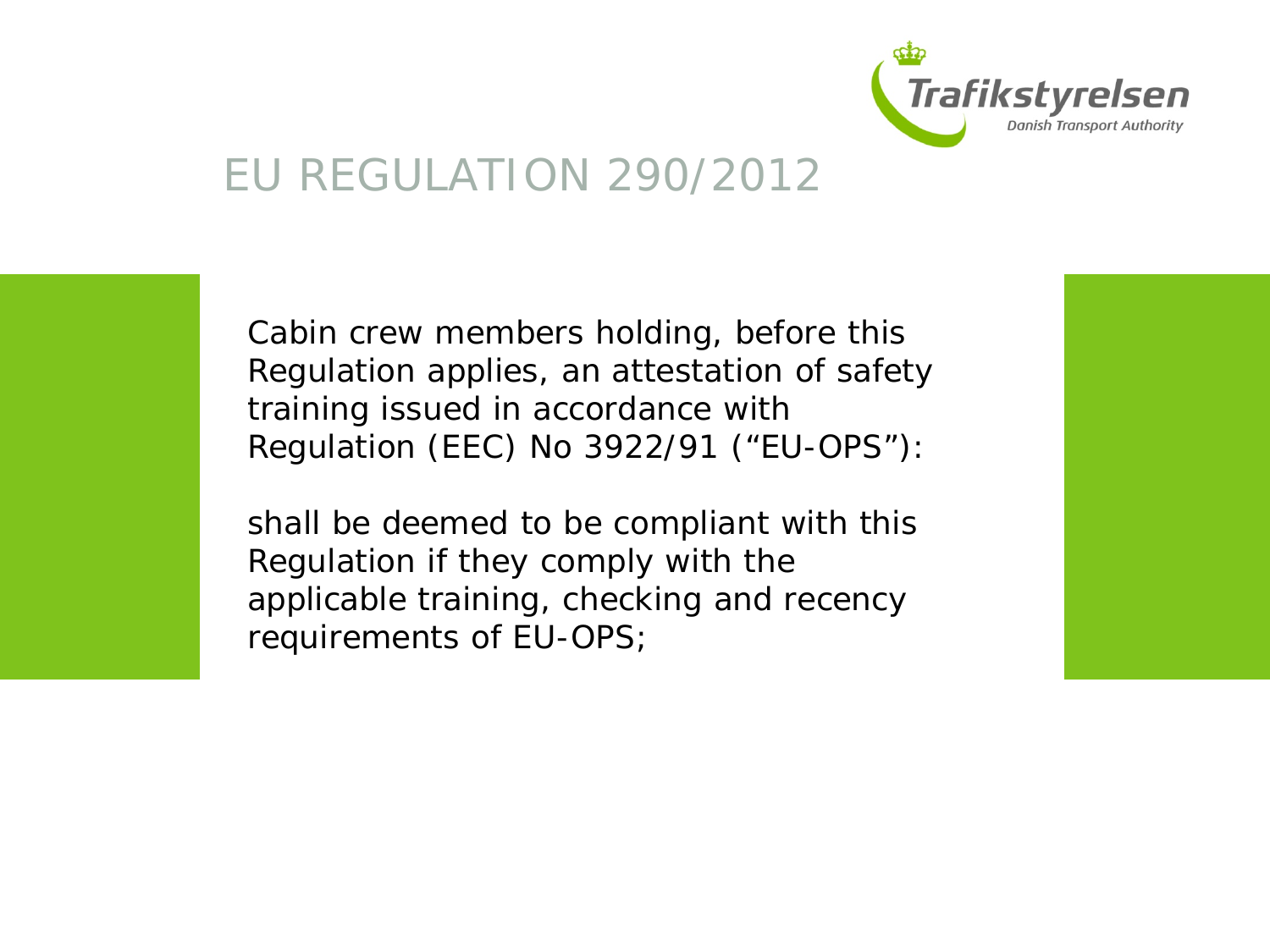

### EU REGULATION 290/2012



If they do not comply:

They shall complete all required training and checking before being deemed to be compliant with this Regulation; or

If not operated in commercial operations for more than 5 years they shall:

Complete initial training and pass examination as required in Annex V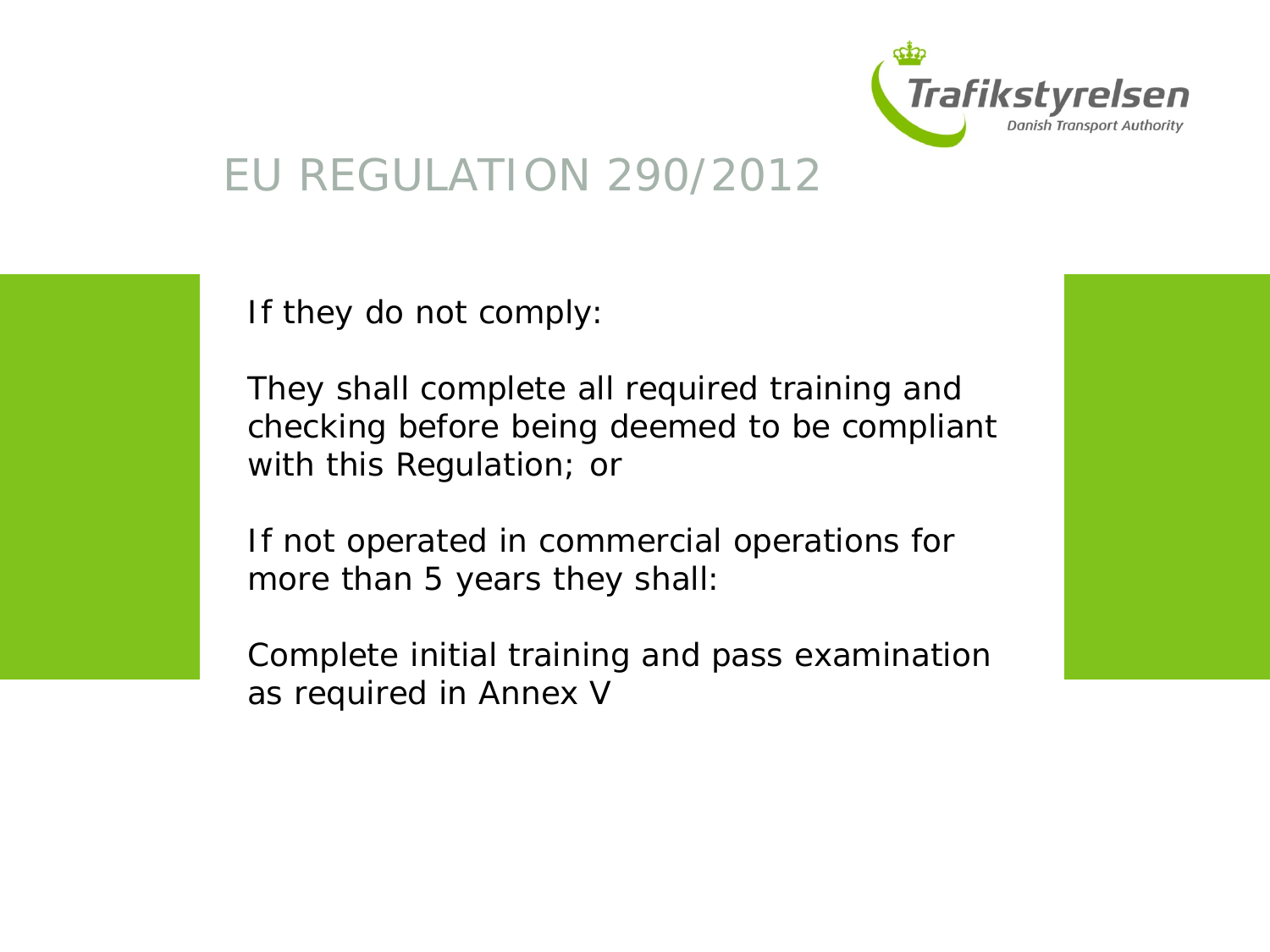

## EU REGULATION 290/2012

The attestations of safety training issued in accordance with EU-OPS shall be replaced with cabin crew attestations complying with the format laid down in Annex VI by 8 April 2017 at the latest.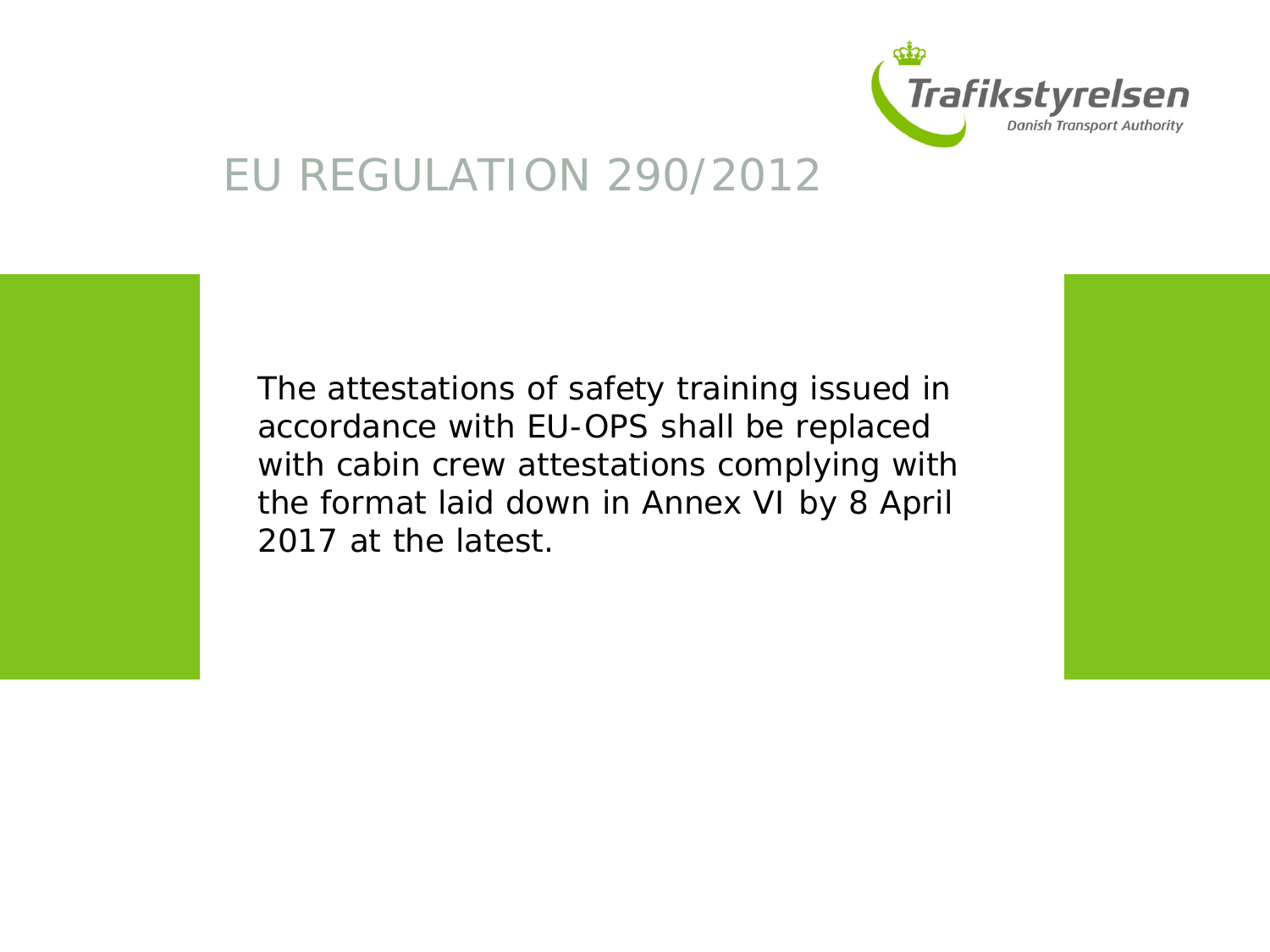

## EU REGULATION 290/2012 ANNEX V PART CC

Competent authority:

Trafikstyrelsen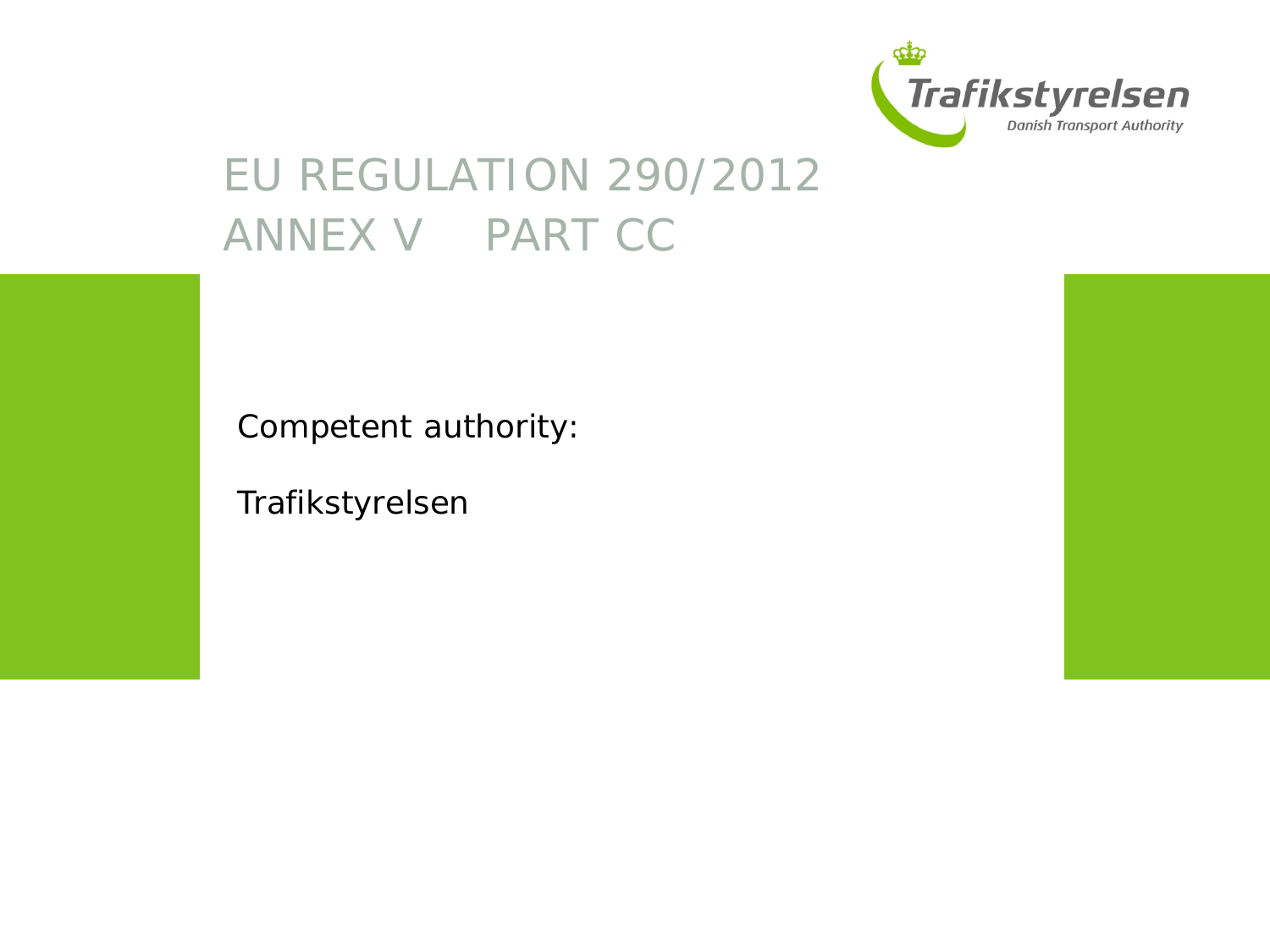

Privileges:

To act as cabin crew members in commercial air transport operation of aircraft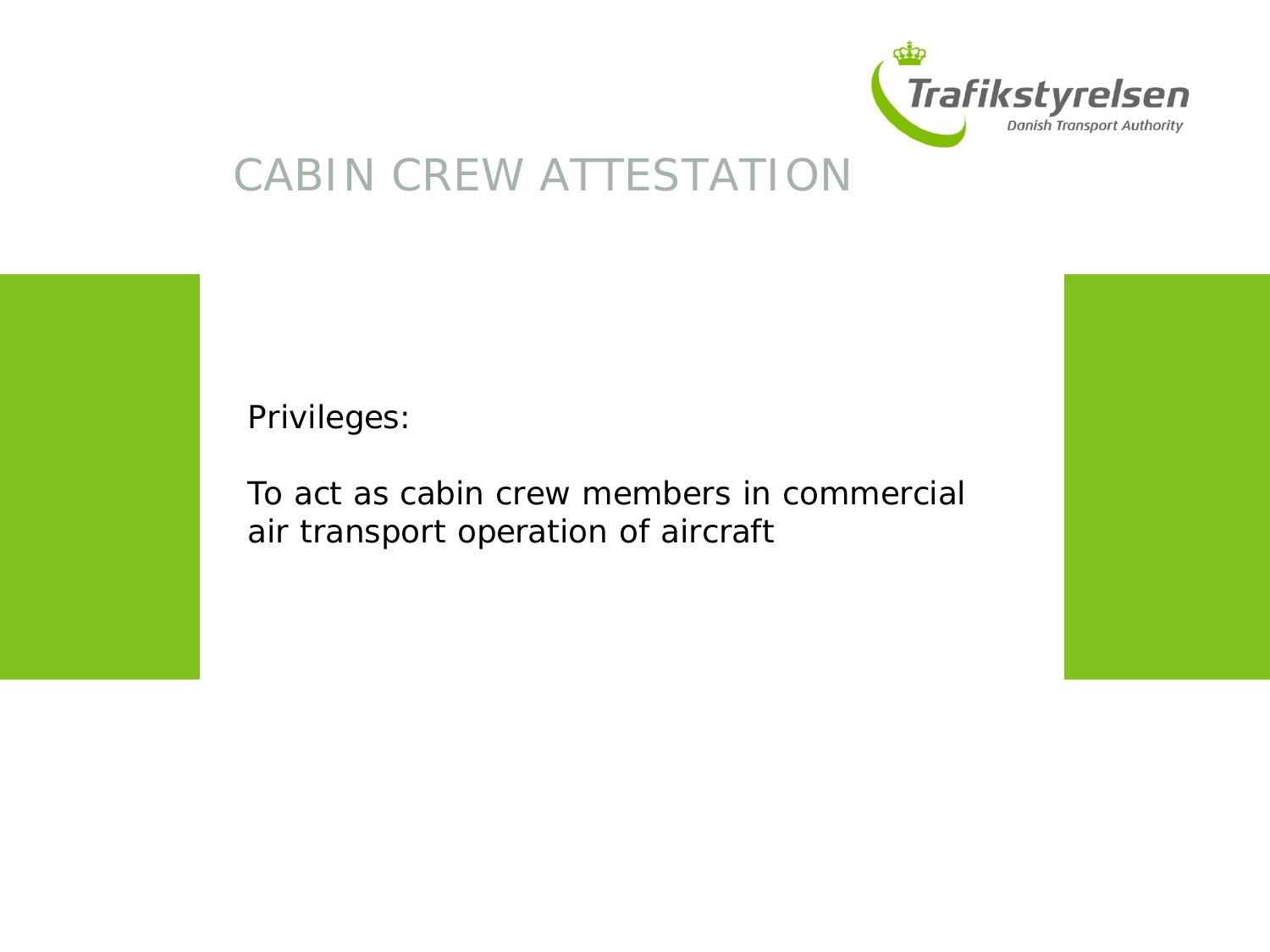



May exercise privileges if:

Valid cabin crew attestation

Medical requirements

Qualified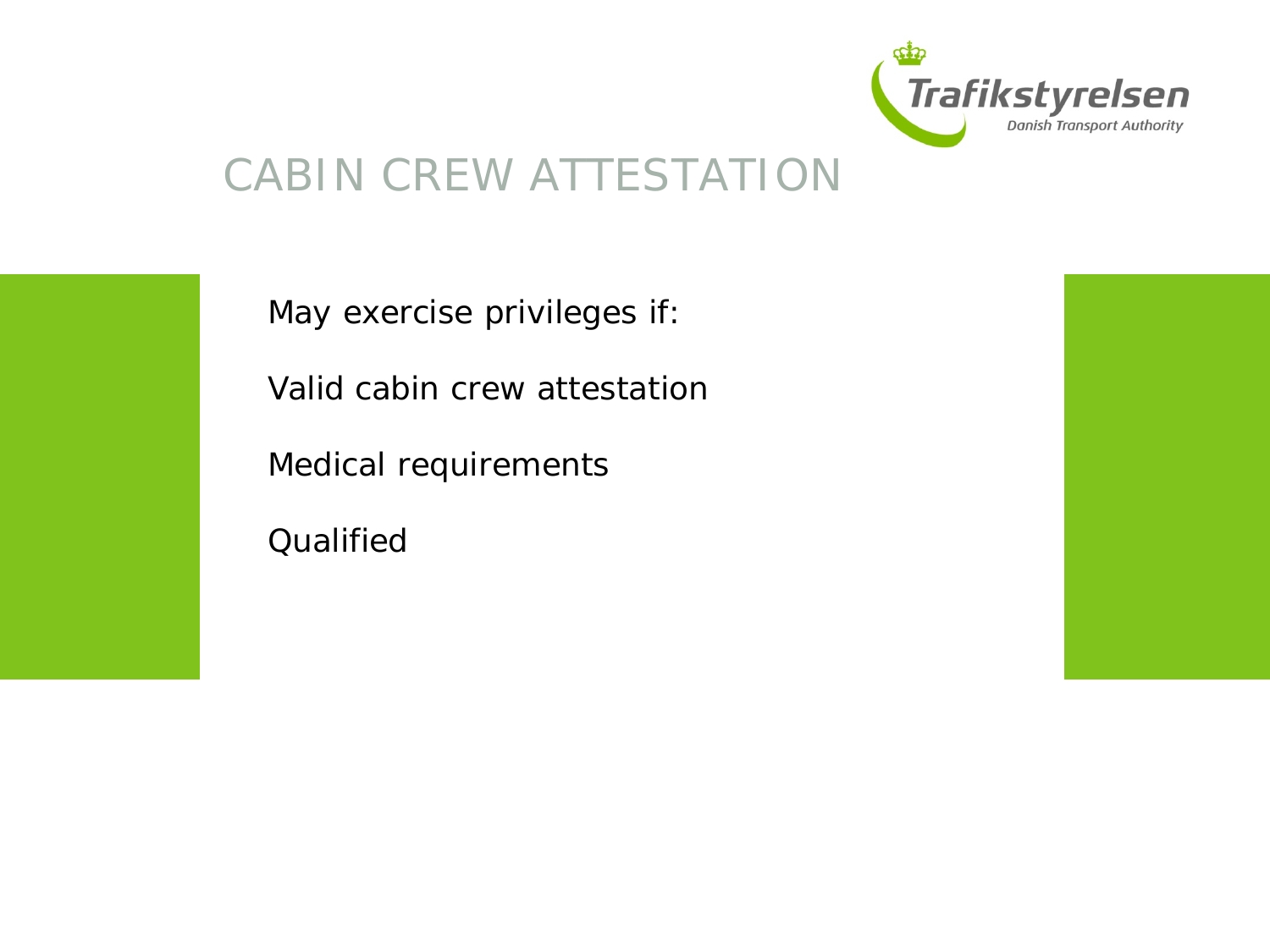

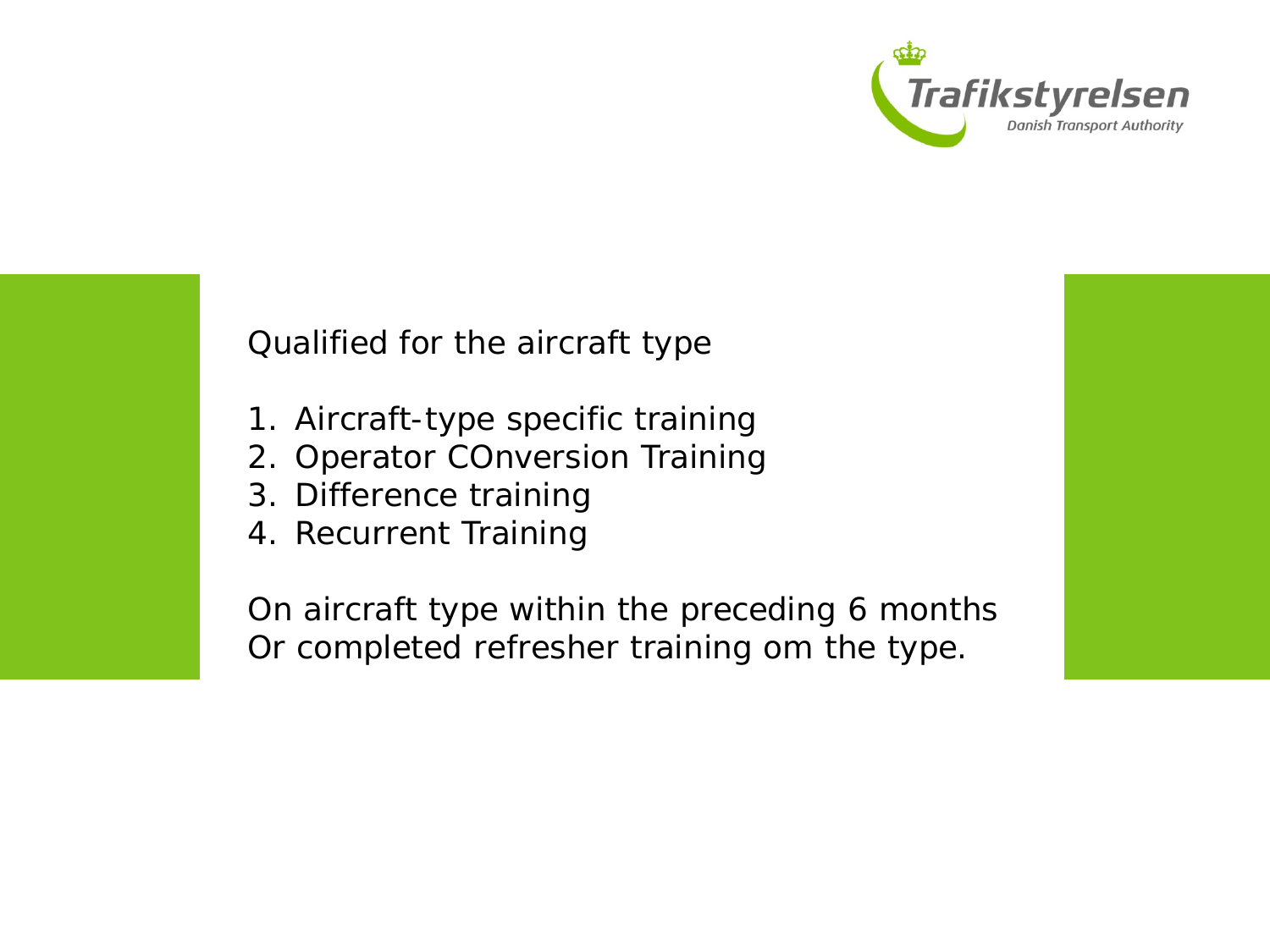



Can be issued when:

Initial training completed

Examination passed

Does not require medical approval.

Shall be medical approved when starting practical training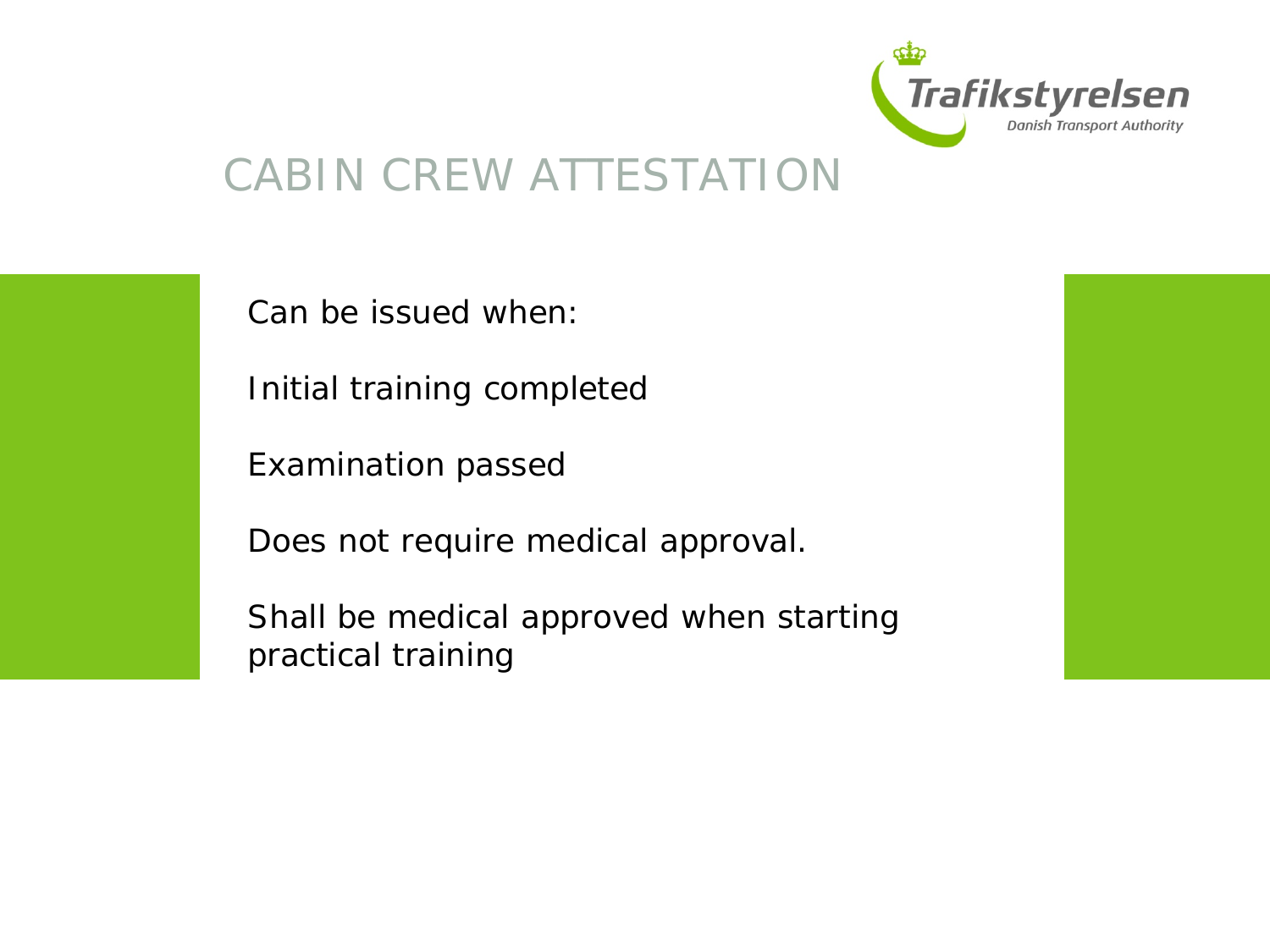

## CABIN CREW ATTESTATION INDHOLD

Format as specified in Part ARA

Shall be issued by:

Competent Authority

Or

An organisation approved to do so by the Competent Authority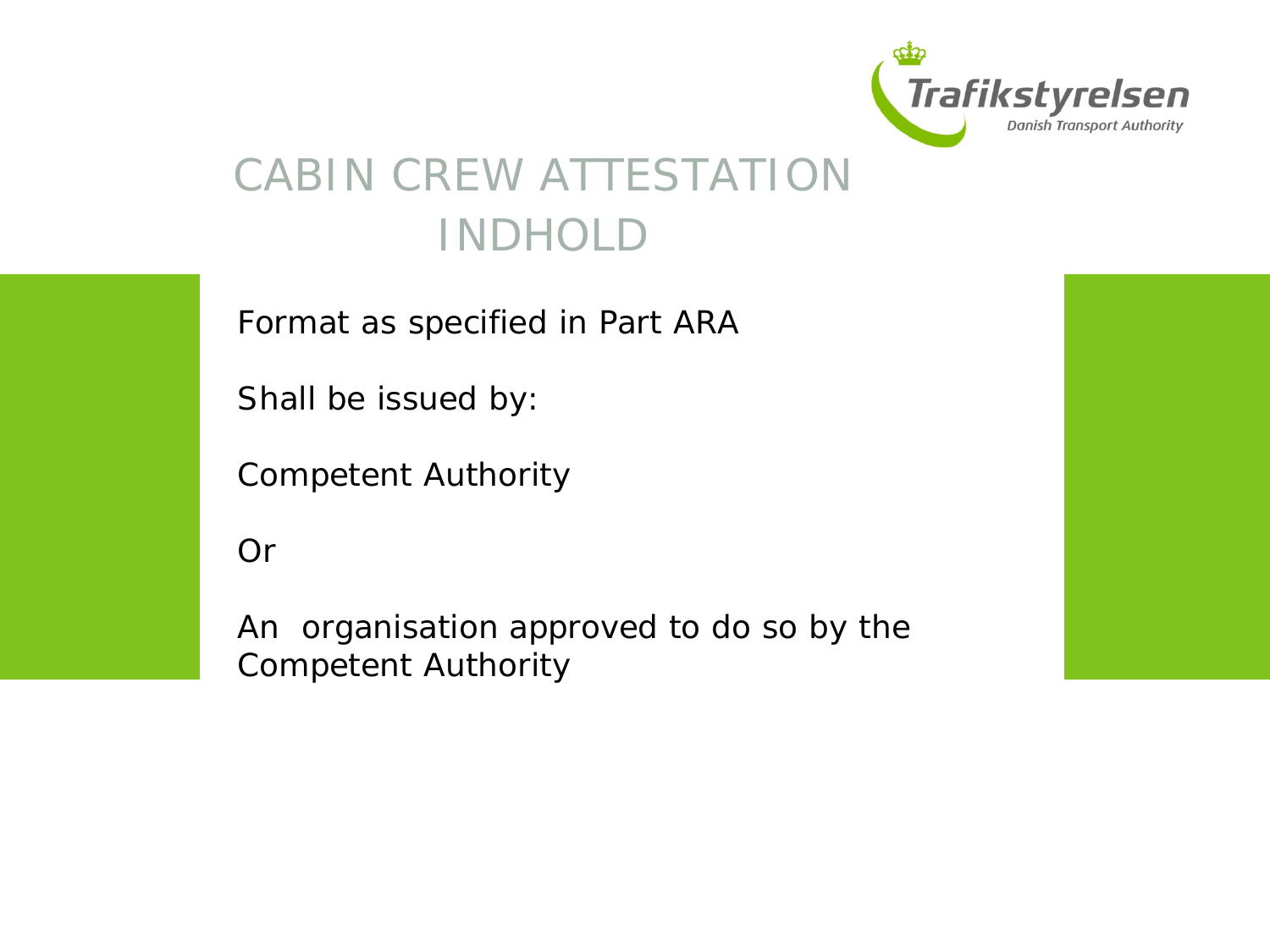

# CABIN CREW ATTESTATION Suspension or revocation

- (a)non-compliance with Part-CC or Part-ORO and Part-CAT, where a safety issue has been identified;
- (b) obtaining or maintaining the validity of the cabin crew attestation by falsification of submitted documentary evidence;
- (c) exercising the privileges of the cabin crew attestation when adversely affected by alcohol or drugs;
- (d) evidence of malpractice or fraudulent use of the cabin crew attestation.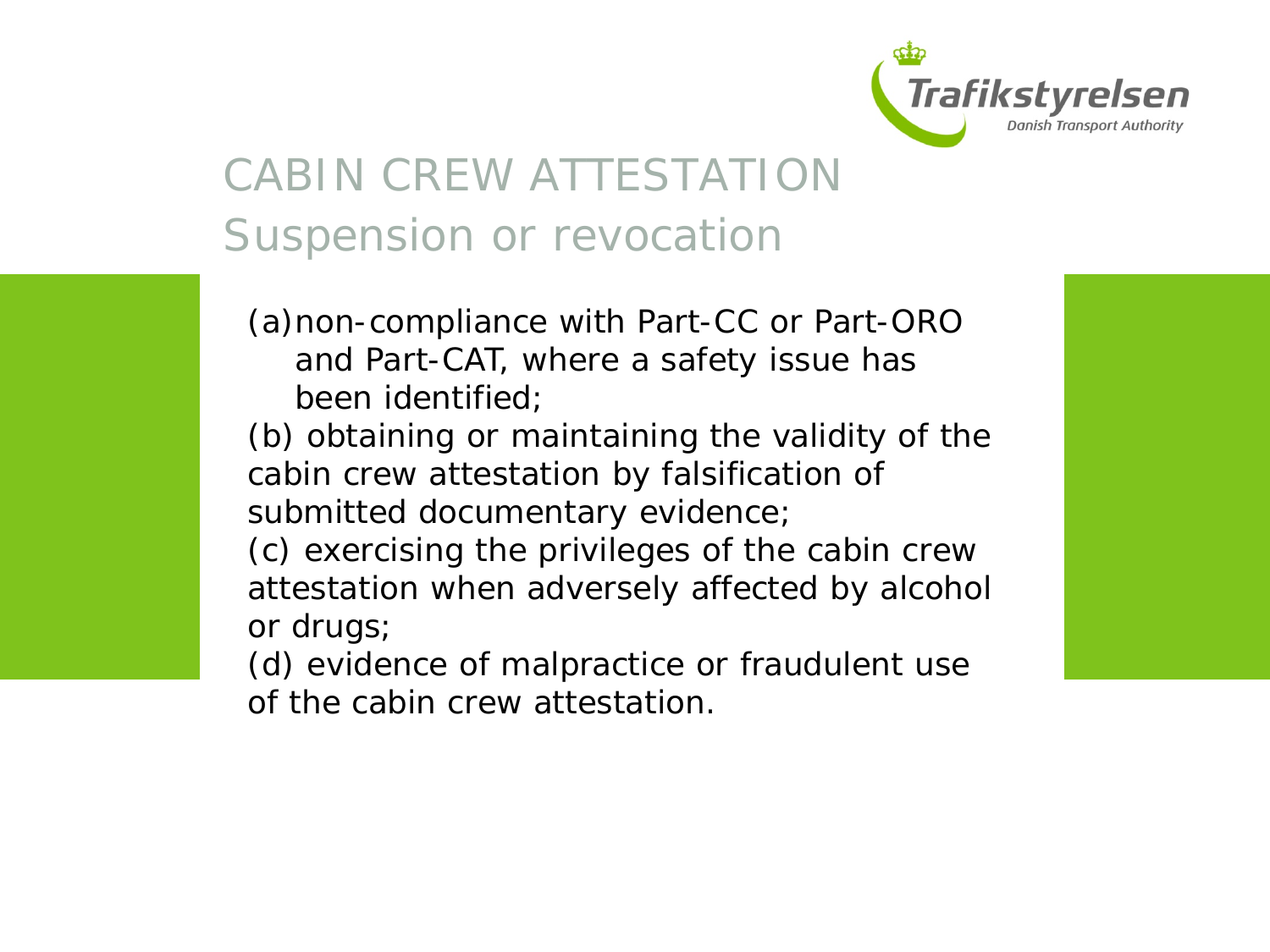

## CABIN CREW ATTESTATION Issued in accordance with Part-CC

- Reference number
- State of issue
- Full name of holder
- Date and place of birth
- Nationality
- Competent Authority
- Issuing body
- Signature of issuing officer
- Date of issue
- **The holder may only exercise the privileges to act as cabin crew on aircraft engaged in Commercial air transport operations if he/she complies with the requirements in Part-CC for continuos fitness and valid aircraft type qualifications.**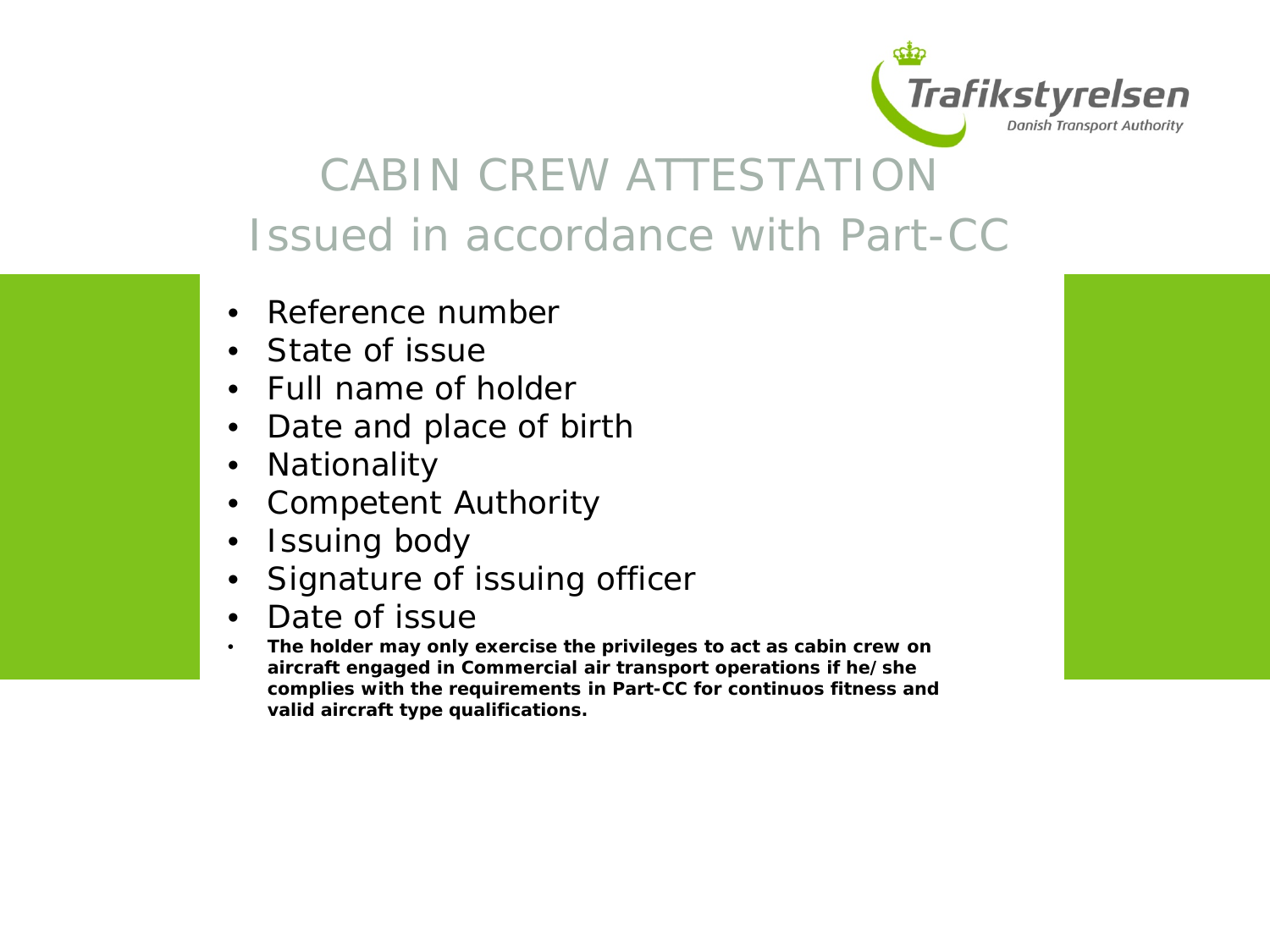



#### **1. CABIN CREW ATTESTATION**

|               | <b>Issued in accordance with Part-CC</b> |
|---------------|------------------------------------------|
| Page 1 of 3   |                                          |
| EASA Form 142 | Ministry of Transport                    |

:

| $\overline{2}$ | Reference number:          |
|----------------|----------------------------|
|                | DK.13.xxxxx                |
| 3              | State of Issue:<br>Denmark |
|                |                            |
| 4              | Full name of holder:       |
|                |                            |
| 5              | Date and place of birth:   |
| 6              | <b>Nationality:</b>        |
| $\overline{7}$ | Signature of holder:       |

«Authorisationsnr» Page 2 of 3

| 8  | Competent authority:<br><b>Danish Transport Authority</b>                                                                                                                                                                                                                        |
|----|----------------------------------------------------------------------------------------------------------------------------------------------------------------------------------------------------------------------------------------------------------------------------------|
| 9  | Issuing body: official seal, stamp', r logo'                                                                                                                                                                                                                                     |
| 10 | Signature of issuing officer                                                                                                                                                                                                                                                     |
| 11 | Date of issue:                                                                                                                                                                                                                                                                   |
| 12 | Privileges:<br>The holder may only exercise the<br>privileges to act as cabin crew on aircraft<br>engaged in commercial air transport<br>operations if he/she complies with the<br>requirements ins Part-CC for continuous<br>fitness and valid aircraft type<br>qualifications. |
|    |                                                                                                                                                                                                                                                                                  |

«Authorisationsnr» Page 3 of 3

5: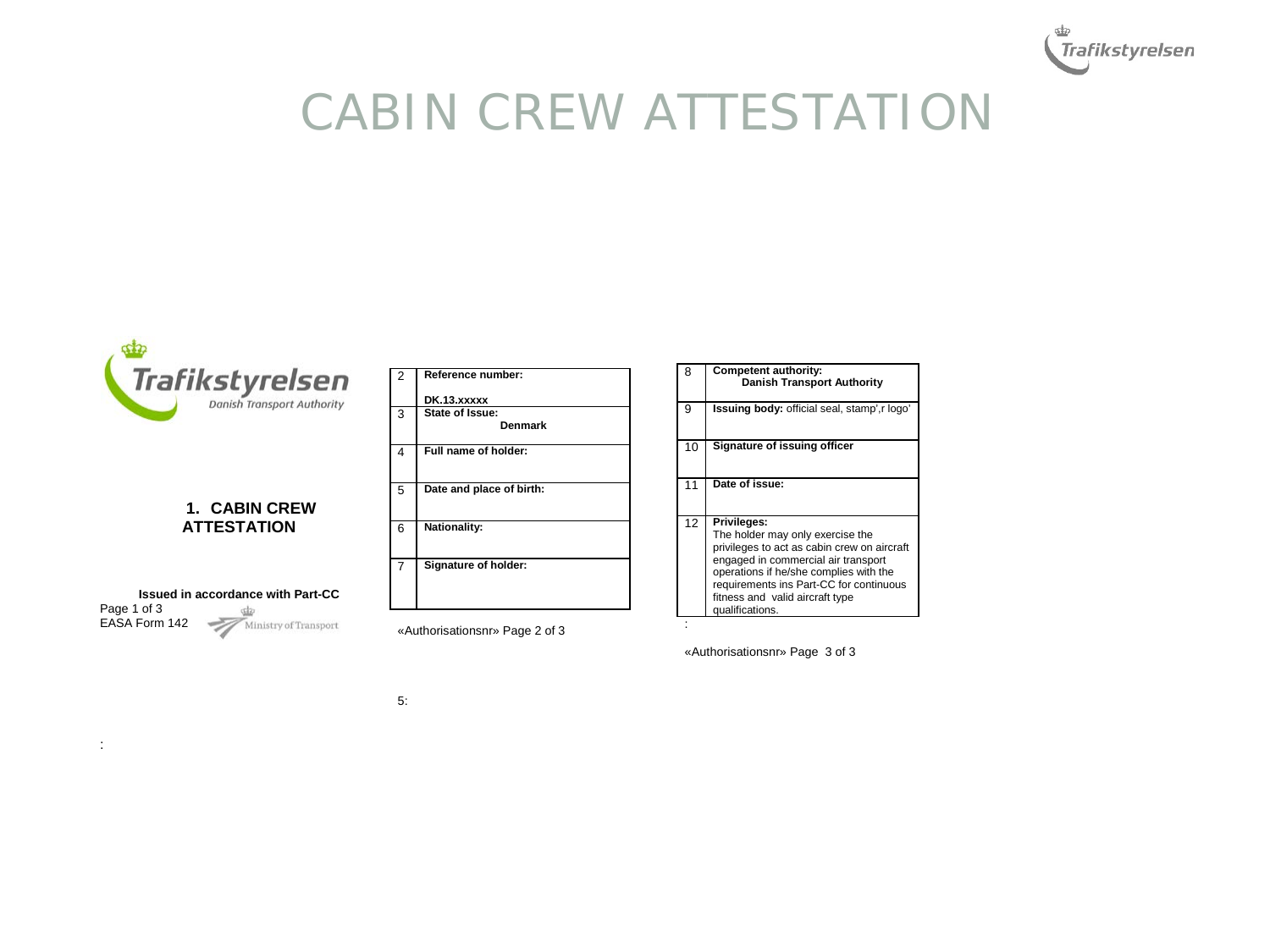

# APPROVAL TO PROVIDE CABIN CREW TRAINING

(1)the conduct, the syllabi and associated programmes of the training courses comply with the relevant requirements of Part-CC; 2) the training devices used by the organisation realistically represent the passenger compartment environment of the aircraft type(s), the technical haracteristics of the equipment to be operated by the cabin crew;

(3) the trainers and instructors conducting the training sessions are suitably experienced and qualified in the training subject covered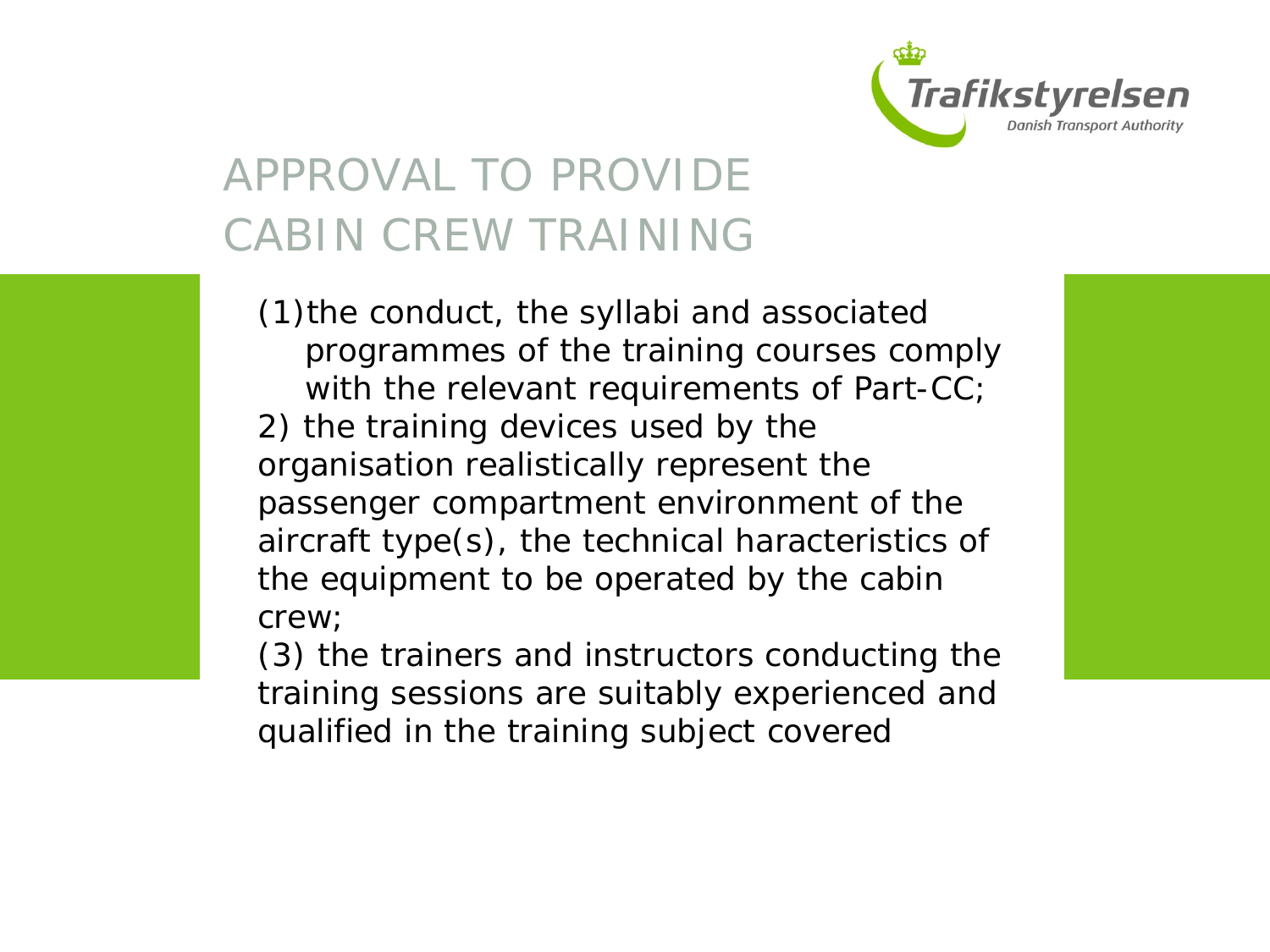

## CABIN CREW ATTESTATION Approvel to issue by organisaton

The Competent Authority shall: Assess the capability and accountability

Ensure that the organisation has documented procedures for performance and examinations

Qualified personel free from conflict of interest

Format according to requirement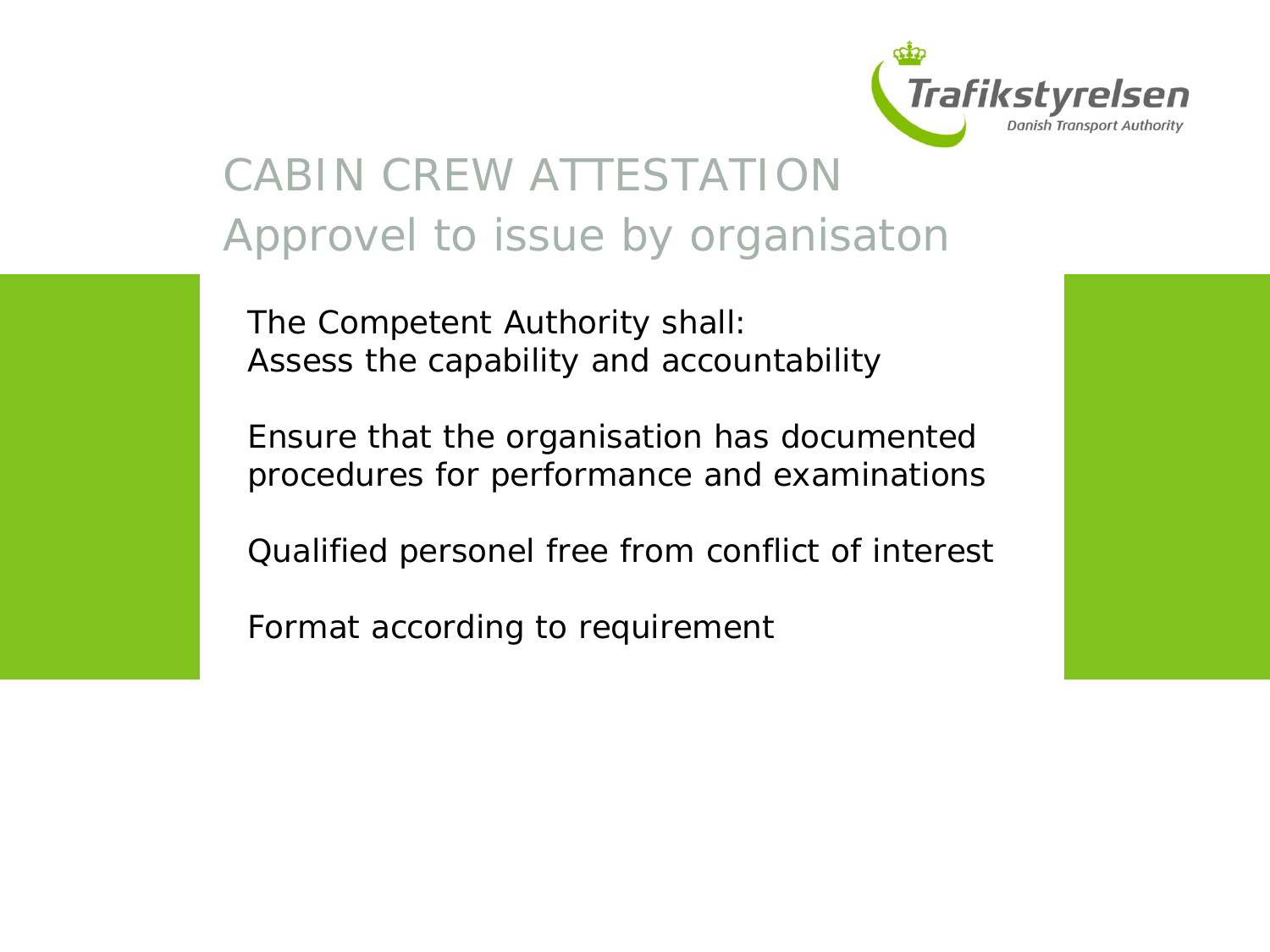

## CABIN CREW ATTESTATION Approvel to issue by organisaton

The organisation:

Record keeping

Verify requirements

Able to provide information to Authority

Protection of personal data Data Protection Law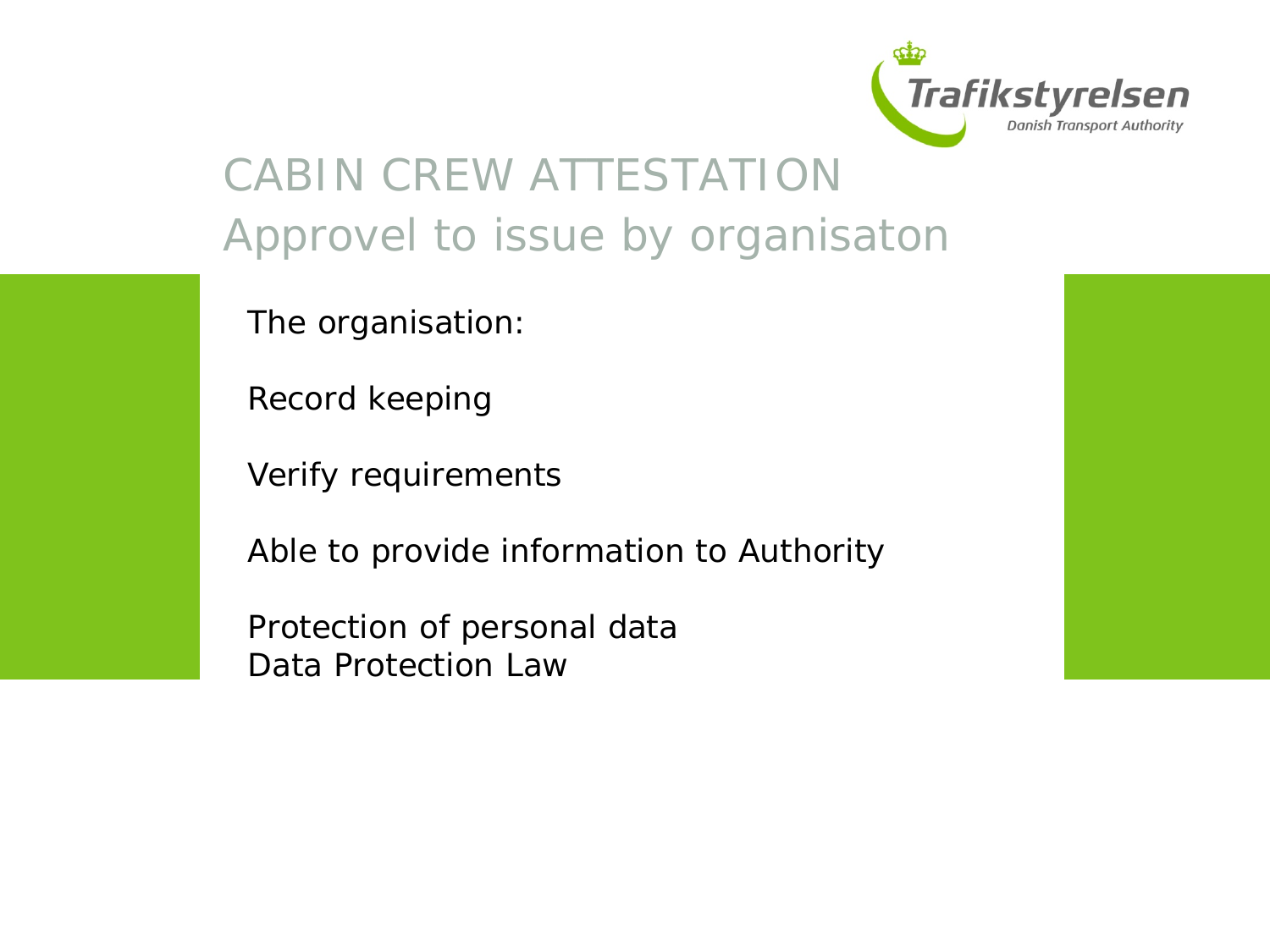

# MEDICAL APPROVAL

Assessment by an AME

Medical certificate

Medical Assessment papers send to Trafikstyrelsen.

AME outside Denmark